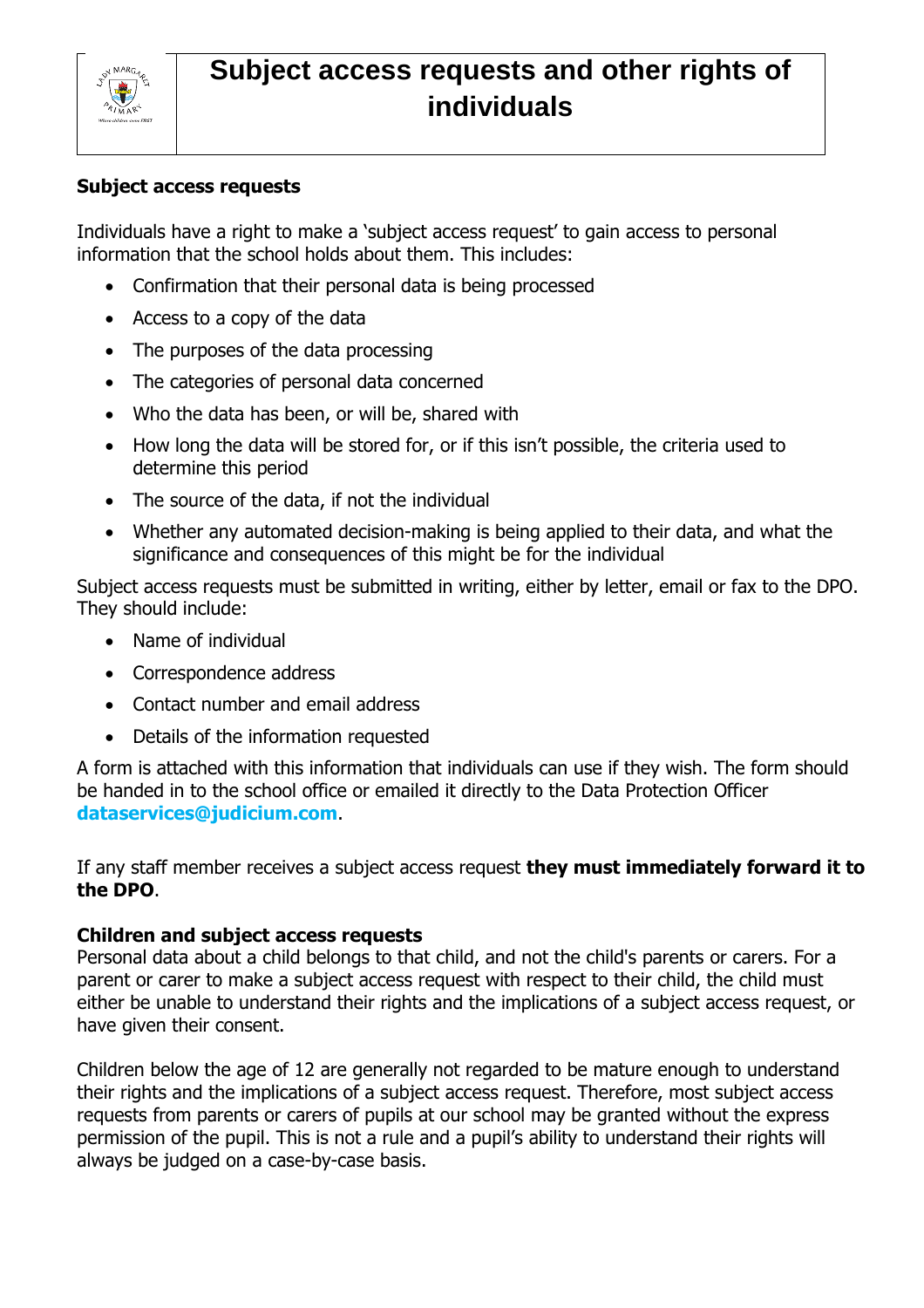## **Responding to subject access requests**

When responding to requests, we:

- May ask the individual to provide 2 forms of identification
- May contact the individual via phone to confirm the request was made
- Will respond without delay and within 1 month of receipt of the request
- Will provide the information free of charge
- May tell the individual we will comply within 3 months of receipt of the request, where a request is complex or numerous. We will inform the individual of this within 1 month, and explain why the extension is necessary

We will not disclose information if it:

- Might cause serious harm to the physical or mental health of the pupil or another individual
- Would reveal that the child is at risk of abuse, where the disclosure of that information would not be in the child's best interests
- Is contained in adoption or parental order records
- Is given to a court in proceedings concerning the child

If the request is unfounded or excessive, we may refuse to act on it, or charge a reasonable fee which takes into account administrative costs.

A request will be deemed to be unfounded or excessive if it is repetitive, or asks for further copies of the same information.

When we refuse a request, we will tell the individual why, and tell them they have the right to complain to the ICO.